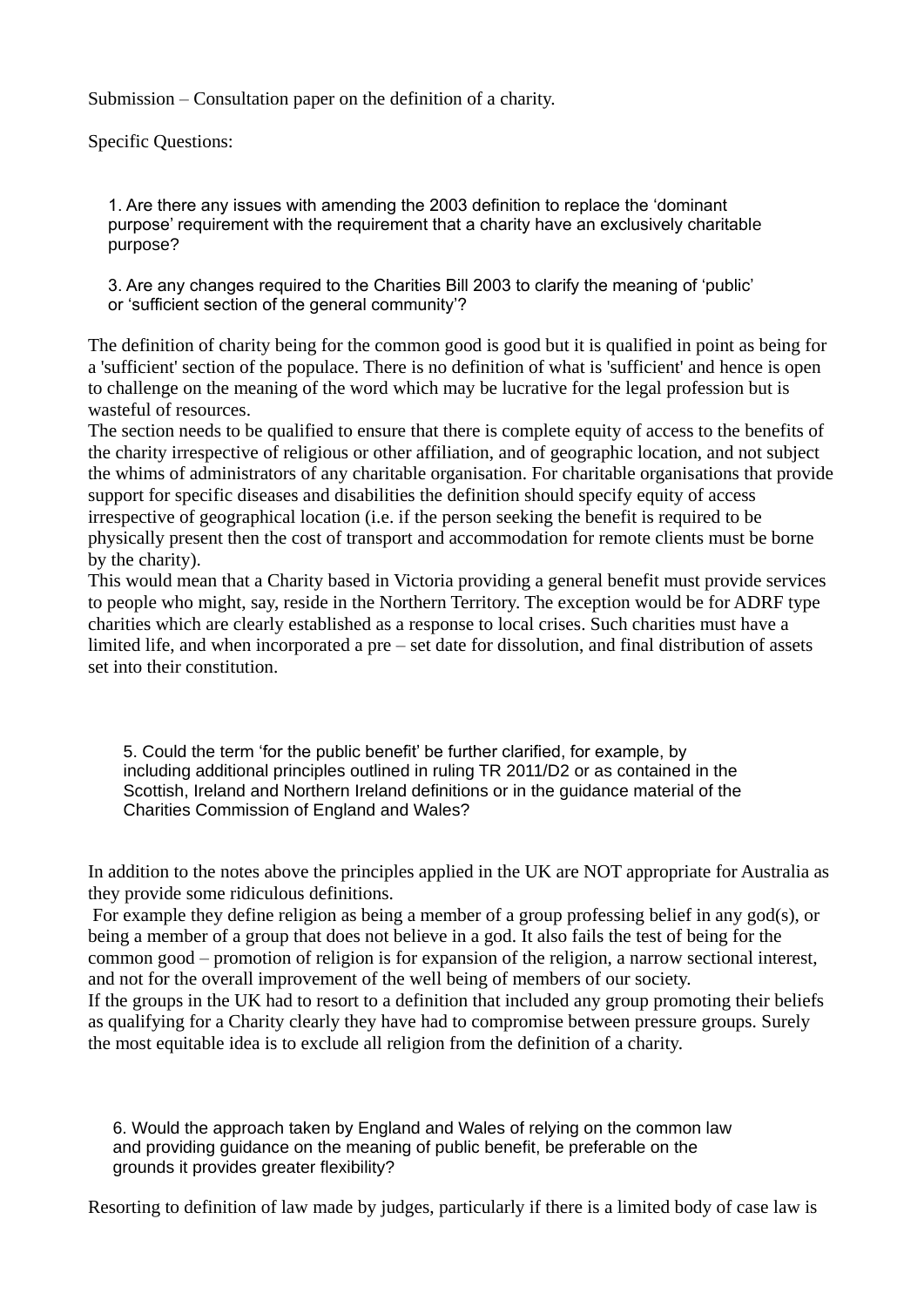creating a future of challenges from any sectional group with enough money to manipulate government through the legal process. This is admitting defeat by current sectional interests and an abandonment of the principle of equity.

Simply being a religion does not define a charitable purpose. Though many religious organisations do engage in charitable activities, they also engage in marketing their belief system to non members in the community, and political lobbying neither of which are for the common good but are for promoting of a sectional interest only. If religious organisations which to engage in charitable activities it needs to be at arms length from the administration of the religion, and financially separate. The same should apply to educational, or health entities.

7. What are the issues with requiring an existing charity or an entity seeking approval as a charity to demonstrate they are for the public benefit? 8. What role should the ACNC have in providing assistance to charities in demonstrating this test, and also in ensuring charities demonstrate their continued meeting of this test?

9. What are the issues for entities established for the advancement of religion or education if the presumption of benefit is overturned?

The only way that this can be tested is by audit of the disbursements of the Charity, and its compliance with the criteria for disbursements published by the charity. If there are limited resources for administration this could be done randomly. The ACNC could be the administrative unit that oversees the reports and audits of registered charities.

Removal of charitable status will mean that religious and educational organisations will be required to pay GST and income tax on that part of their income used for marketing their beliefs and administration. This will mean a greater equity and fairness in Australia.

10. Are there any issues with the requirement that the activities of a charity be in furtherance or in aid of its charitable purpose?

11. Should the role of activities in determining an entity's status as a charity be further clarified in the definition?

The high court decision that use of charitable funds for political lobbying is a fair use does not seem consistent with the principles of free and fair elections. It means that taxpayer funds are used (through tax exemption etc) to possibly overturn their own electoral decisions – this needs to be specifically prohibited in the legislation.

Charities need to define a legal responsibility for misuse of of funds, and non compliance the criteria set for recognition as a charity. This means they need to have a defined executive, and a governing entity who can be held accountable. Hence charities that consist of a single clerk working in a parent organisation should no longer be permitted – the charity must be financially and organisationally distinct from the parent entity.

Are there any issues with the suggested changes to the Charities Bill 2003 as outlined above to allow charities to engage in political activities? 13. Are there any issues with prohibiting charities from advocating a political party, or supporting or opposing a candidate for political office?

For the reasons outlined above a recognised charity should be absolutely prohibited from engaging in political activity without the written permission of every person who has donated money to that charity. Charities should be prohibited from refusing donations from persons who refuse to permit